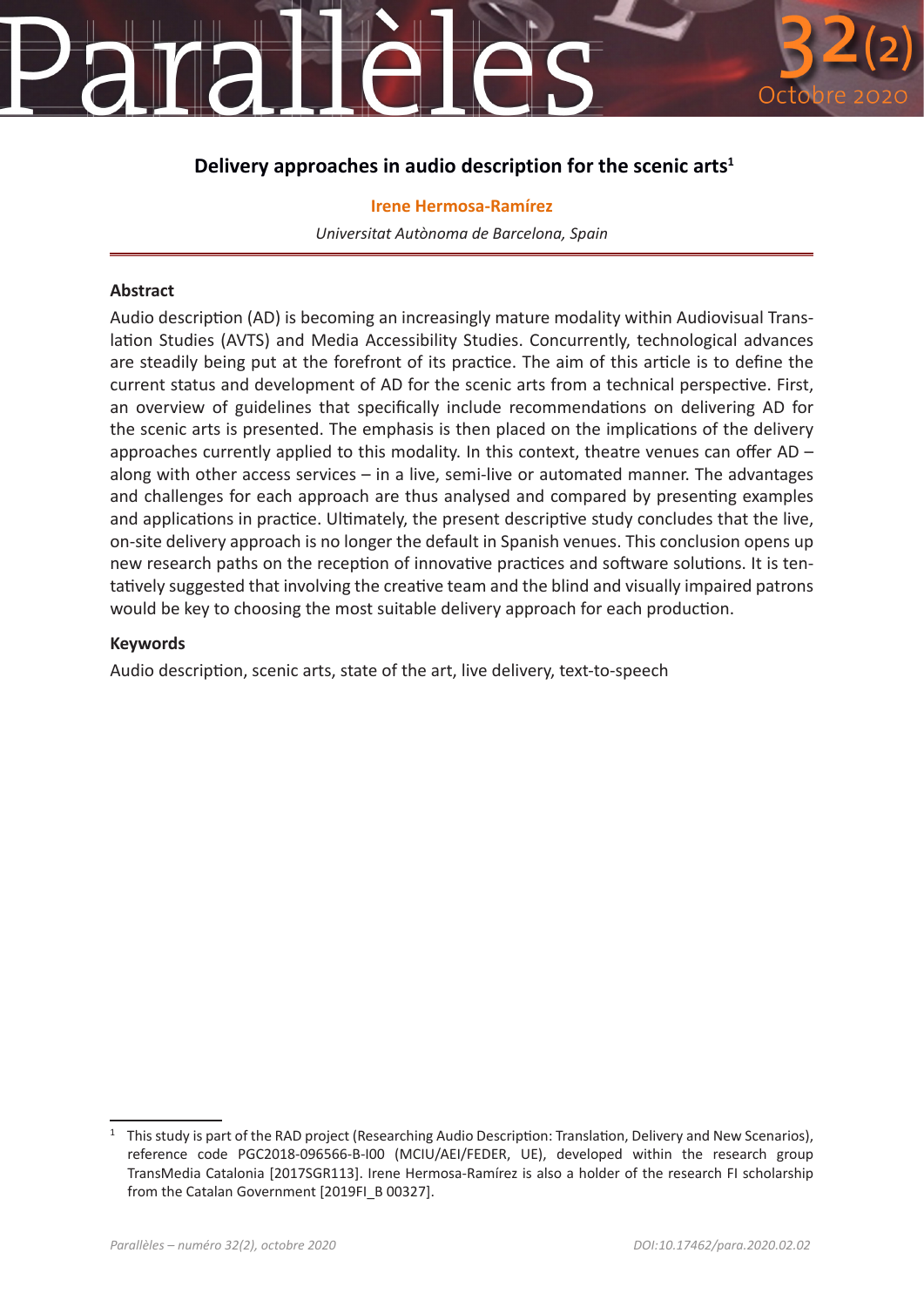## **1. Introduction**

Accessibility measures have a somewhat longstanding tradition within the scenic arts, with theatre being the first audiovisual medium to adopt audio description (AD) in the 1980s (Pfanstiehl & Pfanstiehl, 1985) and surtitles for opera emerging that very same decade (Mateo, 2002). Today, access services for the scenic arts are understood in a broader sense. On the one hand, (multisemiotic) translation modalities encompass audio subtitles, surtitles, subtitles for the deaf and hard of hearing, AD, sign language interpreting and braille notes. On the other hand, complementary services such as touch tours, scale models, easy-to-read programmes and relaxed performances are also offered at some theatre venues. In recent times, universal systems for media access that provide several of these services, including linguistic access, are being developed (Oncins, Lopes, Orero, Serrano & Carrabina, 2013).

AD – a "verbal commentary providing visual information for those who are unable to perceive it themselves" (Fryer, 2016, p. 1) – falls within the scope of AVT as an intersemiotic translation modality. In addition, as illustrated by the array of services mentioned above, AD also belongs to Media Accessibility Studies, in the universalist sense that it concerns "access to media products, services, and environments for all persons who cannot, or cannot completely, access them in their original form" (Greco, 2018, p. 211). Out of all the dynamic modalities of AD – film, television, the scenic arts and other live events – (Matamala, 2007; Braun, 2008), the present study specifically targets the state of the art of AD delivery for theatre and opera with an emphasis on the Spanish context.

Earlier academic literature on AD devoted specifically to theatre (Pfanstiehl & Pfanstiehl, 1985; Navarrete, 1997) and opera (Matamala, 2007; Orero & Matamala, 2007; Puigdomènech, Matamala & Orero, 2008; Cabeza-Cáceres, 2010) largely took a descriptive approach. In turn, reception studies have certainly gained ground in recent years, with user-centered approaches becoming increasingly prevalent in researching AD for the scenic arts (Eardley-Weaver, 2014; Di Giovanni, 2018). Similarly, academic interest has seen a significant trend towards inclusive design, non-traditional AD and an advocacy for access to creation (see Udo & Fels, 2010; Whitfield & Fels, 2013; Fryer, 2018; Roofthooft, Remael & Van den Dries, 2018). These studies illustrate inclusive design within theatre, and they have advocated for a switch from conventional, ad-hoc and neutral AD to AD as an integral part of the creative process. This is, however, still not the case in most productions, regardless of the technical approach to AD which is applied.

Dealing with a promising but largely unexplored research topic (Remael, Reviers & Vandekerckhove, 2016), it was fitting to carry out a descriptive study to explore the state of the art of the prevalent technical approaches to delivering AD at live events. This article is thus organised as follows. The point of departure are some preliminary remarks on AD guidelines that specifically deal with delivery recommendations for the scenic arts (section 2). Then an overview of the describers' tasks and the necessary technical equipment is briefly presented (section 3). The core of the paper later disseminates the most common technical approaches in AD for the scenic arts in recent years, with an emphasis on the Spanish context: live (section 4), semi-live (section 5) and automated (section 6) delivery of AD. In section 7, a comparison of the advantages and challenges of the different approaches is proposed so as to tentatively define the different scenarios in which they would be most useful. To conclude the article, we outline the need to further tackle the matters discussed from a user-centered approach.

#### **2. Delivery in AD guidelines**

Starting with the subject of recommendations of AD, standards and guidelines – developed by public bodies, associations and non-profit organisations (Matamala & Orero, 2013) – have been published in countries that offer AD. Some of these documents specifically provide rec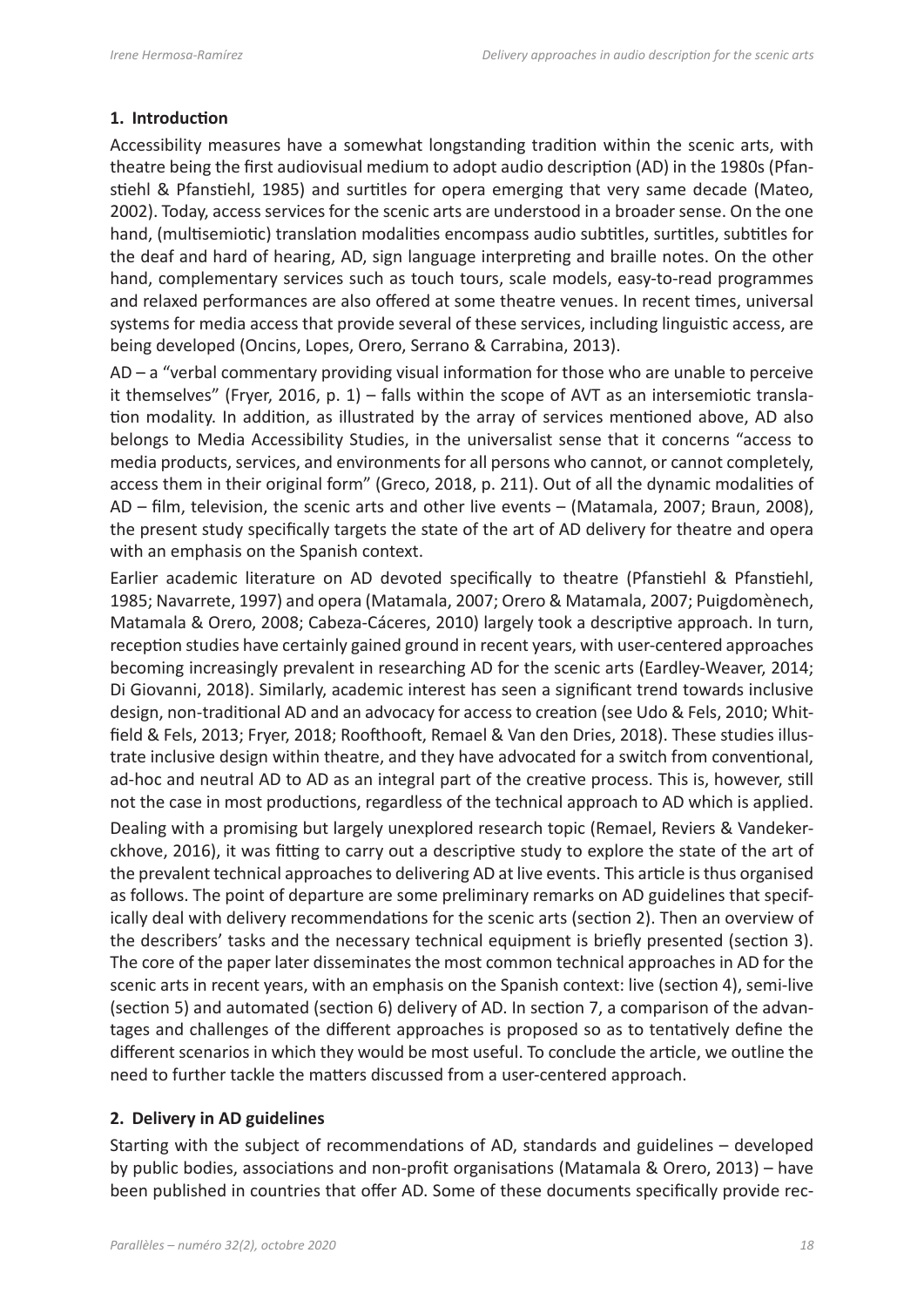ommendations on the scenic arts, though most standards and guidelines focus on the filmic AD modality. Here, we look at three documents: the Spanish official standard UNE 153020 (AENOR, 2005, pp. 9-10), the set of recommendations proposed by the American Council of the Blind (ACB) (Snyder, 2010, pp. 21-42) and the European ADLAB guidelines (Remael *et al.*, 2015, pp. 58-61, 64-68). This section briefly summarises specific recommendations on (live vs. semi-live) delivery approaches, voice differentiation and gender, the widespread combination of audio introductions with audio descriptions and guidelines proposed by academic experts.

All three cited guidelines mainly presuppose a strictly live delivery, with no mention of semilive possibilities (either pre-recorded or following a text-to-speech [TTS] approach, both of which will be elaborated on below). The exception is the ACB document, which illustrates an interesting outlook on repeatable plays: "Increasingly, certain long-running and/or touring productions have recorded description keyed to lighting cues and accessed via PDAs attached to seatbacks" (Snyder, 2010, p. 24). The question of repeatability will be key in the delivery approaches that aim for a more automated workflow, as detailed in sections 5, 6 and 7.

Regarding the number or differentiation of voices that deliver the AD script, the ACB and the ADLAB guidelines suggest that two describers take on the task and deliver the AD jointly (Snyder, 2010, p. 21). Or, in the case of combining AD with audio subtitles – "the media accessible mode of reading aloud, or voicing, subtitles" (Orero, 2007, p. 141) – to enable linguistic access, the ADLAB guidelines propose that "two or more voices may be used for the audio subtitles to help the target audience differentiate between speakers" (Remael *et al*., 2015, pp. 61-62). For its part, the Spanish standard does not mention the possibility of distinguishing between voices. As for the gender of the voice or voices specifically, the ADLAB guidelines briefly touch on the relevance of choosing a voice talent "whose voice contrasts with the voices of the dialogues (e.g. in a film with many male roles you may want a female AD voice)" (Remael *et al*., 2015, p. 55). Within the scope of this article, the ACB guidelines suggest that, in the case of opera, two describers, a man and a woman, take on the task jointly: one reads the surtitles and the other describes (Snyder, 2010, p. 38). By having two differentiated voices, blind and visually impaired patrons can discriminate their functions easily.

All three reported guidelines do agree that AD for the scenic arts is often preceded by an audio introduction (AI). AIs are "pieces of continuous prose, spoken by a single voice or a combination of voices lasting between five and 15 minutes" that provide information such as "running time, cast and production credits" and "descriptions of the set, costumes and characters" (Fryer & Romero-Fresco, 2014, p. 11). On a similar note, Cabeza-Cáceres (2010, p. 234) specifies that an AI for opera includes "broad facts about the opera, general features of the scenography, a summary of the plot, an introduction to the characters and some general notes on the costumes." According to York (2007), in the opera houses of London, a standalone, non-intrusive AI has traditionally been the common practice for dance and opera performances. The author goes on to provide some recommendations regarding aspects to be considered when drafting the script: avoid the sense of theatricality, keep a certain sympathy between the period setting of the play and the language used in the introduction, etc. Delivery-wise, AIs are the most flexible segment of an AD. For the most part, they do not have to deal with the time constraints of the AD. While the audience takes a seat, AIs can be voiced live, or a pre-recorded version can be rendered. Additionally, several opera houses in Europe offer to send out CDs with the AI recording for the patrons to listen to in advance, such as the Scottish Opera. Alternatively, some venues have chosen to upload these files to online platforms such as Soundcloud, as is the case of the Royal Opera House in London. For the purposes of this article, AD is broadly understood as the combination of AI and AD.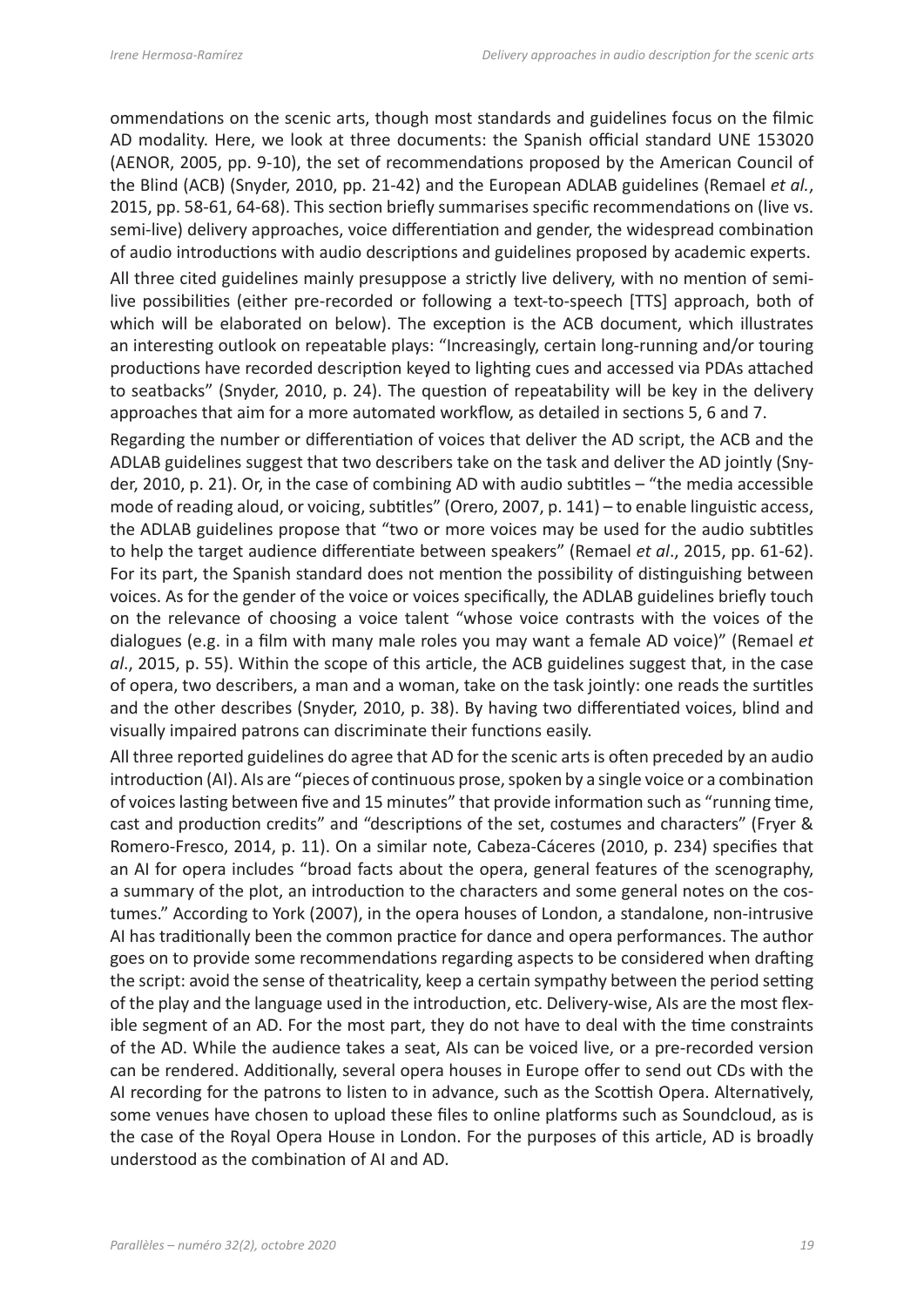Lastly, besides the discussed official guidelines, several scholars have drafted their own recommendations that address the idiosyncrasies of the scenic arts (Orero, 2005; Matamala, 2007; Matamala & Orero, 2007; York, 2007; Puigdomènech *et al.*, 2008; Holland, 2009; Cabeza-Cáceres, 2010; Eardley-Weaver, 2010). Regarding delivery, Fryer (2016, p. 113) also acknowledges that it is common practice for the scenic arts AD in the UK to split the AD task between two describers, who, having made sure that their terminology is consistent, take one act each. Technical possibilities for delivery in practice will be discussed in the next section.

## **3. AD production and delivery, step by step**

Nowadays, the two most widespread approaches to scenic arts AD are live AD (Matamala, 2007) and semi-live AD, an approach that has as yet received little attention in AD research. For the sake of terminological clarity, a live AD approach implies that the audio describer is present at the venue, voicing and tailoring their script as the performance takes place. Meanwhile, in the scenic arts context, a semi-live strategy refers to an AD fragmented in extracts and later synchronised live, though not necessarily by the audio describer. These extracts can either be pre-recorded in separate files – by one or two voice talents – or they can be a fragmented written text read aloud by a speech synthesizer (TTS AD). As for the largely unexplored automated approach, its rationale is that AD is delivered without the need for a person to cue the AD fragments manually. That is to say, without human interaction.

Overall, the agents involved, as well as their workflow, differ when applying one strategy or the other. Nevertheless, the preparation and scriptwriting tasks are similar for audio describers working either way. Following common practice in the Spanish context, the describer should have access to the script or libretto at least two weeks prior to the show, together with a recent video recording of the play, and a copy of the programme (Matamala & Orero, 2007, p. 209). A few days before the show, the audio describer attends a rehearsal to adapt the script or make any necessary modifications (Hernández-Bartolomé & Mendiluce-Cabrera, 2004, p. 272; Matamala, 2007).

In a live AD context, the audio describer who has written the script is also generally the one who voices it live (Matamala, 2007). Conversely, in a semi-live AD, the audio describer is not necessarily the one that synchronises or launches the description the day of the show. Semi-live ADs can therefore be used in different geographical locations, some examples being touring productions or street performances. In this case, the same (fragmented) AD can be repurposed as many times as the play is performed.

Focusing on the technical requirements for this service  $-$  be it live or semi-live  $-$ , AD has traditionally been transmitted wirelessly via infra-red or FM radio systems (Snyder, 2010, p. 24). These systems usually allow for several channels to provide different access services, an example being one channel for AD and another for amplified sound. Either the venues themselves invest in this equipment, or they can loan it from a third party. In recent years, however, playback via mobile apps is becoming an increasingly plausible option (Oncins *et al.*, 2013), particularly for semi-live and automated initiatives.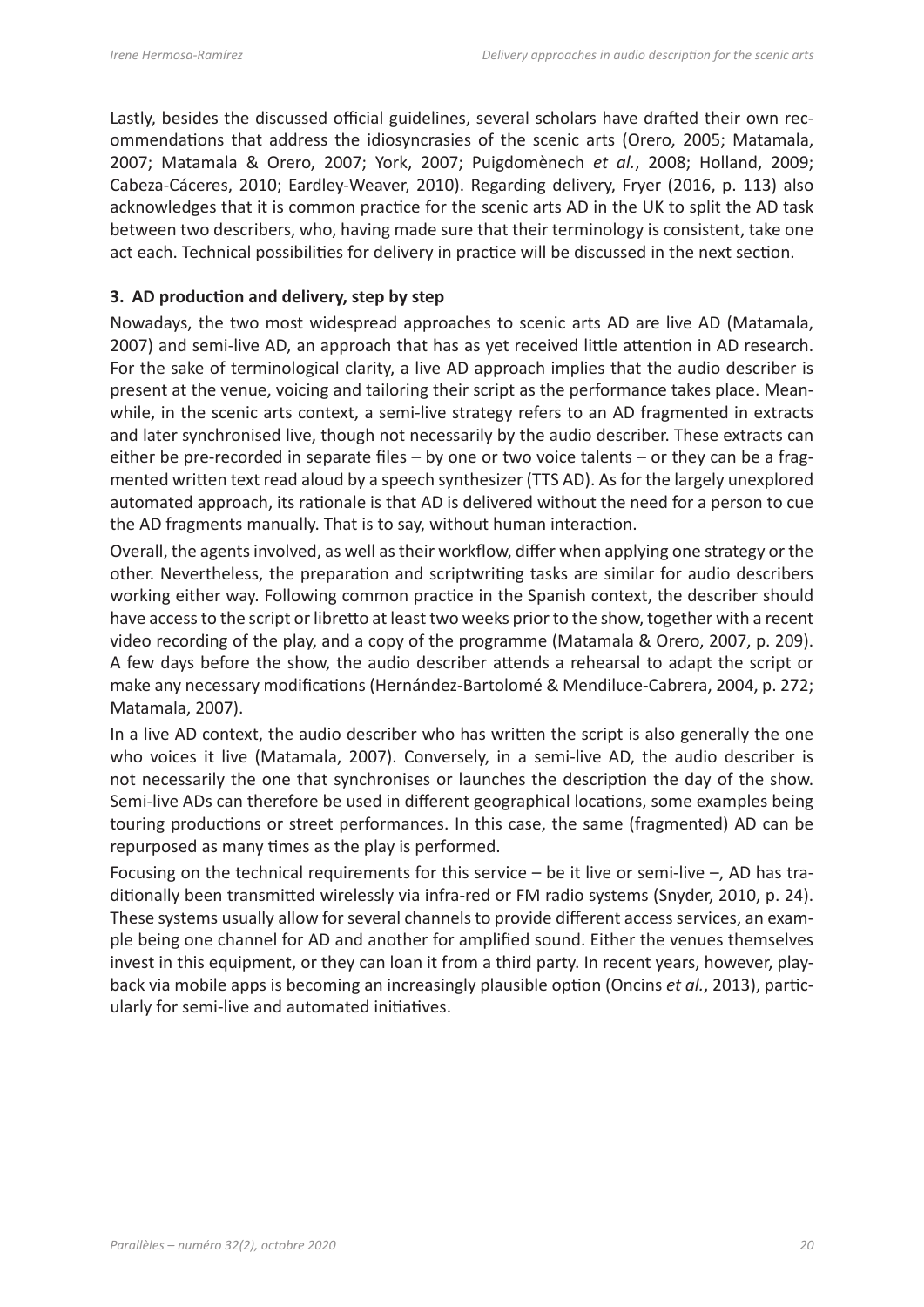

**Figure 1**. Multi-channel equipment for accessibility. Source: The John F. Kennedy Center for the Performing Arts, ©2013

At present, the application of technologies to AD is an emerging topic being discussed in terms of speech recognition, machine translation and speech synthesis (Matamala, 2016), for instance. In the following section, challenges and applications of live, semi-live and automated AD for the scenic arts will be placed at the forefront. The focus will be the suitability of TTS AD, mobile apps, software and efforts towards automation.



**Figure 2**. Delivery approaches for the scenic arts

#### **4. Live approach**

Live AD implies a synchronous and on-site description that is often applied to theatre, opera, sports and other live events. This approach has been illustrated in most of the previous opera AD studies (Cabeza-Cáceres & Matamala, 2008; Cabeza-Cáceres, 2010; Orero & Matamala, 2007; Eardley-Weaver, 2010; Eardley-Weaver, 2014), as well as theatre AD studies (Holland, 2009; Udo & Fels, 2010). Particularly, live AD for opera has been extensively documented in the Grand Teatre del Liceu opera house context. Several members of the Transmedia Catalonia research group have conducted studies in order to define the method applied in the Barcelona opera house since the 2007-2008 season (Orero, 2007; Orero & Matamala, 2007; Cabeza-Cáceres & Matamala, 2008; Puigdomènech *et al.*, 2008; Cabeza-Cáceres, 2010; Orero *et al.*, 2019). Here, the main advantages and challenges inherent to the live approach will be highlighted.

First, live AD – often preceded by an AI – can adapt to unforeseen events that may occur both inside and outside the stage space. Particularly, amongst the several defining factors of a stage performance (Törnqvist, 1991), some can only be addressed if the AD is voiced live: namely, the two-way nature of communication between the audience and the actors in the theatre,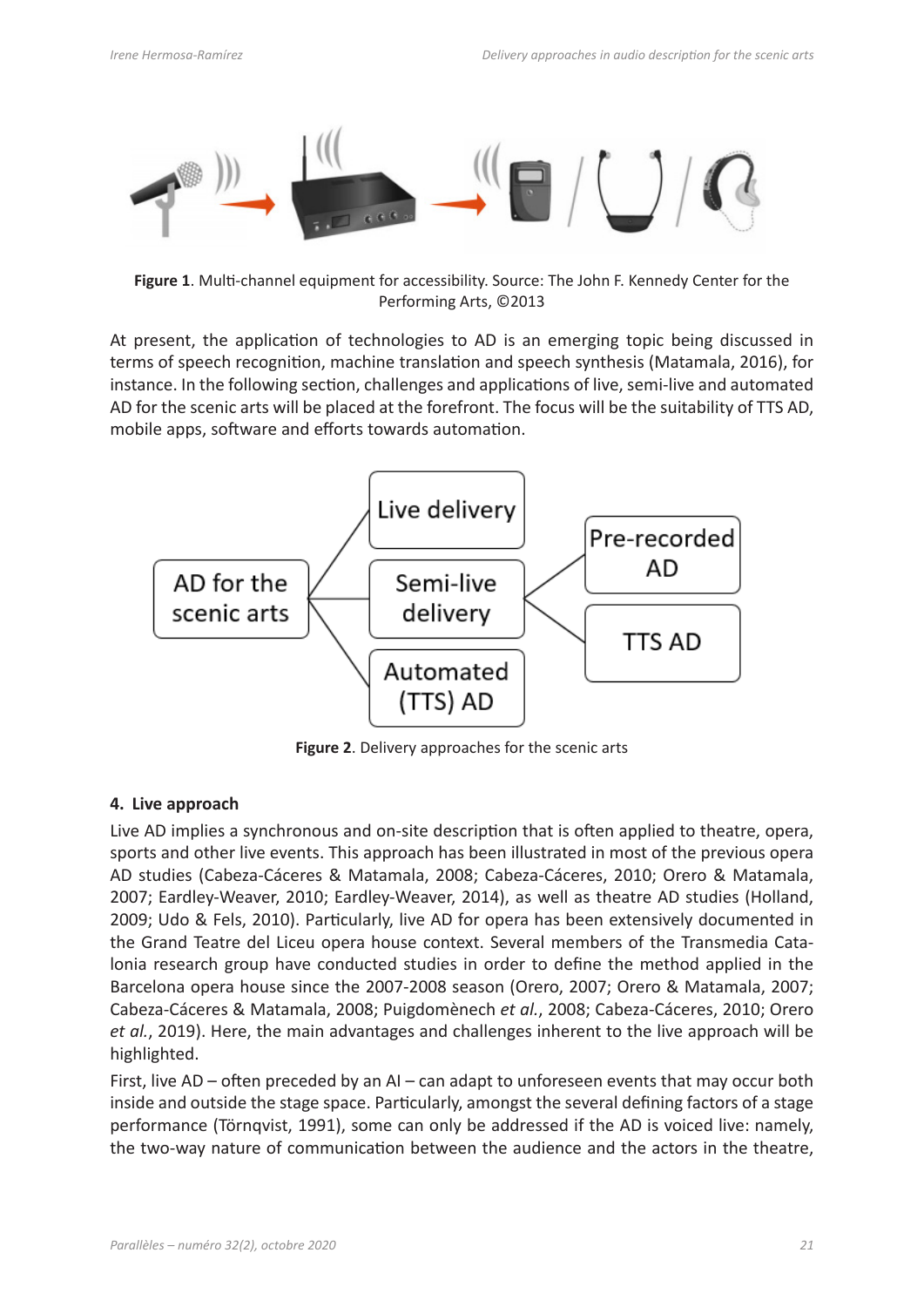the inherent uniqueness of every performance and the varying space conditions (shape and size of the stage, etc.). Equally, the live audio describer can suitably react to omissions and changes in the action.

Second, a trained voice talent will be able to skilfully express a certain sympathy with the content of the play. According to Fryer (2016, p. 87), the "supra-linguistic aspects of speech convey meaning through stress, pitch, tempo, dynamic range and, especially, the way the words are segmented, i.e. those momentary pauses and intakes of breath, often indicated by, but not restricted to, those indicated by punctuation". In accordance with related publications (Szarkowska, 2011; Fernández-Torné & Matamala, 2015; Walczak & Fryer, 2018), human voices, as opposed to synthetic voices are still favoured by AD users, although TTS AD has also been deemed acceptable. More precisely, Fryer and Freeman (2014) conducted a test indicating that human-voice AD was more able to elicit specific emotions, such as fear, than TTS AD. Indeed, "emotion was effectively conveyed via the paralinguistic content of the describer's voice rather than the semantic content of the AD script" (p. 105). Moreover, according to Walczak and Fryer (2018), genre also seems to have an impact on acceptability, with drama favouring human-voice AD while documentaries score similar results for natural and TTS AD. Still, the natural effect can be equally achieved by cueing pre-recorded AD fragments. Additionally, synthetic voices could soon reach a point in their development where prosodic features could be (manually) integrated into synthetic voices: Besides the "clean" AD text, further information can be added to enhance the prosodic features of the voice output, e.g. speed, pitch, tone, emphasis, intonation of individual letters, words and sentence segments (my translation, Kurch, 2018, p. 445). For the time being, nuances in supra-linguistic aspects are nevertheless still exclusive to voice talents and trained audio describers.

Following the theme of quality and acceptability, Fryer (2019b) develops a quality assessment proposal for professionals and students alike by exploring overlapping aspects of AD and simultaneous interpreting. The macrocriteria on quality assurance that can be applied to both modalities are accuracy, language, delivery, and synchrony. Fryer (2019a) has further addressed the most frequent mistakes when delivering an AD live, namely omission, action, inaccuracy, reaction, facial expression, vocal delivery, word choice, excess, timing and character identification. The author has also alluded to common recording faults (Fryer, 2016, p. 98): stumbling, breathing, clarity, clipped start, cut off, emphasis, hesitation, lip-smacking, irritating noises, pace, popping (distortion on plosive consonants) and mispronunciation. All of said faults can indeed occur when following a live approach. In turn, pre-recorded AD fragments offer an advantage in the sense that they can be corrected unrestrictedly.

In addition to the listed mistakes that an audio describer or voice talent can make in a live setting, perhaps the biggest drawback for the live approach, also highlighted by Eardley-Weaver (2014, p. 34), is that a live AD is restricted to a limited number of performances. In most theatre venues and opera houses, AD is usually offered in one or two sessions per run of the show. In any case, this would also apply to some semi-live initiatives, since they too are usually offered once or twice per run, and not for every session. Precisely, this widespread restriction goes against principles one and two of universal design (Connell *et al.*, 1997): equitable use and flexibility in use.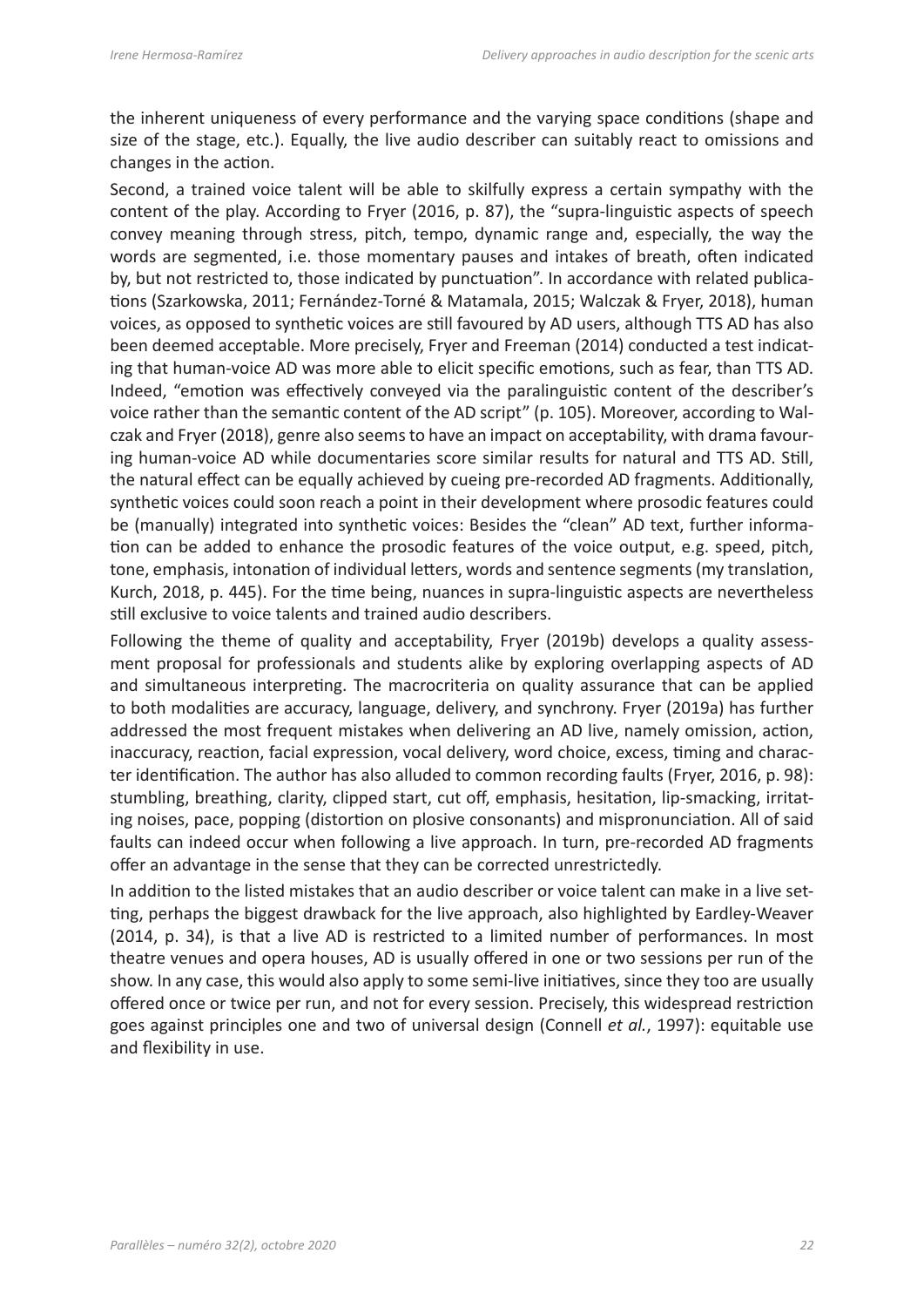#### **5. Semi-live approach**

#### **5.1. Pre-recorded AD vs. TTS AD**

As Szarkowska (2011, p. 143) points out, the lengthy preparation process and the high cost of producing an AD hinder the wider availability of the modality. In this regard, a semi-live delivery may speed up the process. As previously mentioned, this approach can either apply TTS technology or pre-recorded fragments synchronised live. The present section will put forward some pre-recorded notions and review existing studies on TTS AD. Then the focus will be shifted to the advantages and challenges of TTS and pre-recorded AD. Lastly, software solutions and their functionalities will be introduced and examples in practice will be examined.

Concerning the pre-recorded (human-voice) approach, the AD script is taped in several audio clips and later cued live by a technician. This method is currently being applied at the Teatro Real opera house in Madrid and it is also the prevalent approach in France, where the association Accès Culture provides AD for opera, theatre and dance shows following this very same premise (Resche, 2015, p. 214). Furthermore, AD is recorded by two different voices, one that reads the synthesised surtitles (audio subtitles) aloud and the other that presents the visual descriptions as such. This voice distinction is further explained in section 5.1.

As for academic papers that report on this approach, Di Giovanni (2018, p. 202) exemplifies the application of pre-recorded AD within the framework of the Macerata opera festival in Italy, where AD "was delivered live at the Sferisterio arena: an operator manually launched pre-recorded audio clips and delivered them to the B&PS's cabled seats with headsets". Furthermore, associations such as the Royal National Institute of Blind People in the UK have also raised the possibility of this approach: "for productions that do not vary too much in timings, pre-recording audio description would be a great way of allowing blind and partially sighted customers to attend performances in spaces that don't have the technology"<sup>2</sup>. Overall, while this approach is gaining popularity in practice, becoming the most extended approach in Spanish theatres<sup>3</sup>, dedicated research on semi-live AD for the scenic arts is still scarce, some exceptions being Oncins *et al.* (2013) and Di Giovanni (2018).

As anticipated in the previous section, when it comes to proposing TTS solutions – also referred to as synthetic voices or electronic speech –, quality and user acceptability are necessarily the key factors. Preference studies conducted by Szarkowska, (2011), Walczak and Szarkowska (2012), Fernández-Torné and Matamala (2015), and Walczak and Fryer (2018) have obtained similar results in this regard: although human-voice AD was preferred, TTS AD was accepted as an alternative and even a lasting solution.

Understandably, the main advantage of a semi-live approach is its ability to offer  $AD - and$ other accessible services all at once – for touring productions at a lower price, as the materials can be used repeatedly. Furthermore, considering the question of prosodic features, Cabeza-Cáceres (2013, p. 331) advises to "avoid a uniform intonation and try to adapt AD intonation to the tone, the context and the genre of the audiovisual product without letting it develop into an emphatic intonation". Nuances in intonation are very much possible following a live or pre-recorded approach, but not always feasible when applying synthetic voices.

Another of the potential drawbacks of semi-live AD is its inability to respond to setbacks or changes in the performance. The ACB guidelines mention other occurrences such as a delay in the start of the play or an emergency in the audience (Snyder, 2010, p. 30), which would be

<sup>2</sup> https://www.rnib.org.uk/practical-help/home-and-leisure/television-radio-and-film/news/accessible-opera. Retrieved September 28, 2019.

<sup>&</sup>lt;sup>3</sup> http://www.teatroaccesible.com/es/about/theaters. Retrieved March 30, 2020.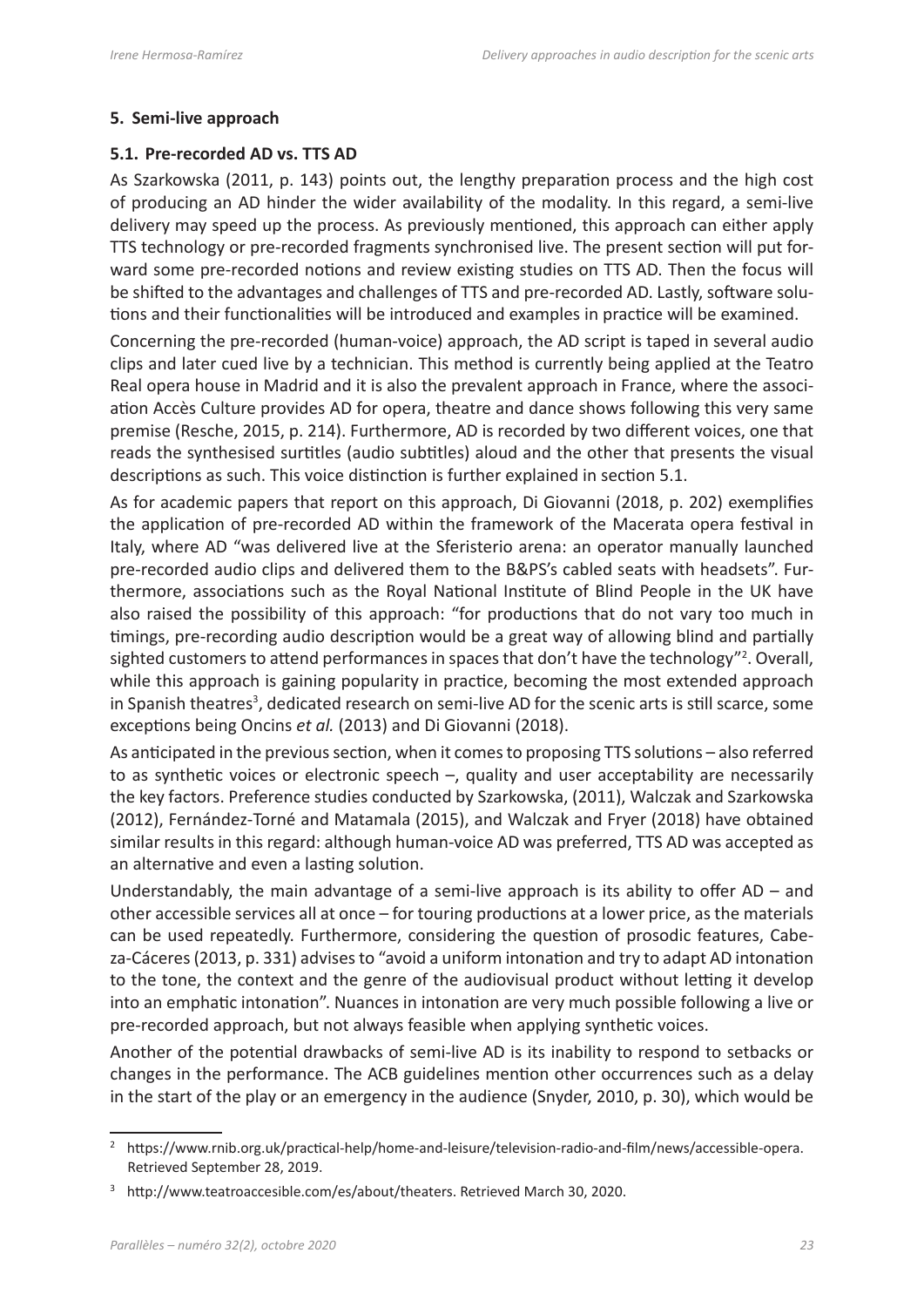explained by the describer in a live setting. In this regard, the notion of inclusive AD or AD as a part of the creative process (Fryer, 2018; Udo & Fels, 2010) may prove particularly useful. Holland (2009, pp. 176-177) exemplifies the live, unfixed nature of theatre in that even though theatre plays are usually rehearsed and repeated, this is not always true. Admittedly, some directors deliberately allow for some creative freedom. Taking this argument further, if AD is conceived within the creative process, the stakeholders involved can conclude whether a live or semi-live approach makes more sense. For instance, for those productions more prone to improvisation, live AD would, understandably, be a more suitable option. Yet another quandary would be whether the production is going on tour or it is a one-off show. In short, communication between the different stakeholders could prove beneficial when deciding to opt for one delivery approach or the other.

Particularly in the case of opera, "different musical performances have different tempo, so it is possible that the day of the performance when the AD is delivered the conductor decides to alter the tempo and the AD comments do not fit the already timed gaps" (Orero & Matamala, 2007, p. 272). On balance, the challenge of synchrony can be extrapolated to virtually all of the scenic arts.

In addition, although this article focuses on AD, the possibility of live audio subtitling – or the combination of AD with audio subtitling – has also been raised in the performing arts context (see Orero, 2007; Braun & Orero, 2010; Oncins *et al.*, 2013). For semi-live audio subtitling, Eardley-Weaver (2014) proposes yet another cueing possibility:

The advantage of pre-prepared audio subtitles, similarly to pre-recorded AI, is that they could be made available at all performances. In this case, the audio subtitles could be synchronised with the written surtitles, so that the surtitler could cue both simultaneously (Eardley-Weaver, 2014, p. 60).

As a final theoretical reflexion, a parallel can be drawn between semi-live AD and translation as forms of human-computer interaction (O'Brien, 2012). As Translation Memories and Machine Translation have significantly changed the translator's profession, semi-live AD solutions, as well as other tools for automation can also be expected to flourish in the scenic arts context and beyond. It is therefore a topic that merits further research and perhaps for it to be included in Media Accessibility curricula. In the next section, we look at specific examples of software and mobile apps, with an emphasis on the Spanish context.

#### **5.2. Practical applications of semi-live AD**

Moving on to specific semi-live tools and, again, focusing on the Spanish context, Startit is a software solution developed by the company Aptent currently being applied primarily to theatre<sup>4</sup>. This software supports the creation of both AD and subtitles. Indeed, Startit follows the same concept behind Oncins *et al.*'s Universal Accessibility System (2013). In both cases, a dependency of AD on the subtitles is created on the basis that: "AD is usually never delivered when meaningful audio can be heard; in short, the AD is complementary to the subtitles" (Oncins *et al.*, 2013, p. 156). To put it simply, the AD fragments are launched when there are no surtitles or subtitles being displayed. This avoids the overlapping of AD with dialogue, one of the "golden" rules of this accessible modality (ITC, 2000, p. 9).

<sup>4</sup> This software solution is primarily being applied in venues adhered to the Teatro Accesible initiative. As well as renting technical equipment, Teatro Accesible provides several accessibility services such as AD, surtitles, magnetic loops, amplified sound, etc.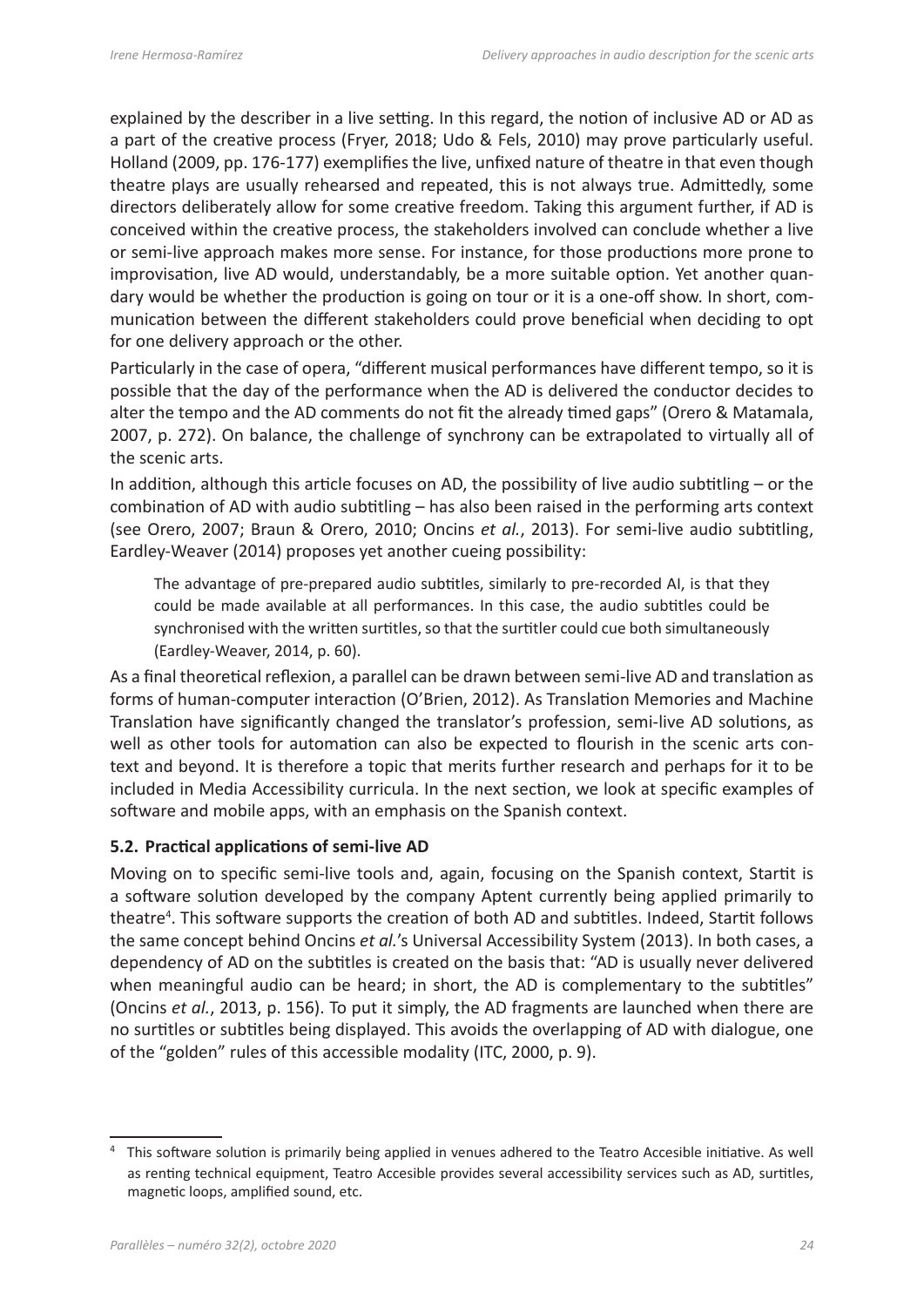| Reproducción             |    |                                                                    | ▏▭▕▏ိ                                                           |                                                                                                                                                                                                                                                                                                                                                                                                                                                                                                                                                                                                                                                              |  |  |
|--------------------------|----|--------------------------------------------------------------------|-----------------------------------------------------------------|--------------------------------------------------------------------------------------------------------------------------------------------------------------------------------------------------------------------------------------------------------------------------------------------------------------------------------------------------------------------------------------------------------------------------------------------------------------------------------------------------------------------------------------------------------------------------------------------------------------------------------------------------------------|--|--|
| <b>ELEMENTOS ACTIVOS</b> |    | <b>INICIO</b>                                                      | <b>FIN</b>                                                      | <b>INFO</b>                                                                                                                                                                                                                                                                                                                                                                                                                                                                                                                                                                                                                                                  |  |  |
|                          | Т  | 0:00:00.000                                                        | 0:00:00.000                                                     | <b>DEFAULT: //</b>                                                                                                                                                                                                                                                                                                                                                                                                                                                                                                                                                                                                                                           |  |  |
|                          | E. | 0:01:10.000                                                        |                                                                 | Cebadías está en su tienda con Batuel. En la estancia hay diversos c                                                                                                                                                                                                                                                                                                                                                                                                                                                                                                                                                                                         |  |  |
|                          | T  | 0:00:00.000                                                        | 0:00:00.000                                                     | <b>DEFAULT: //</b>                                                                                                                                                                                                                                                                                                                                                                                                                                                                                                                                                                                                                                           |  |  |
|                          | ×. | 0:01:16.000                                                        |                                                                 | Los bailarines llegan y colocan el marco de un cuadro en un extremo.                                                                                                                                                                                                                                                                                                                                                                                                                                                                                                                                                                                         |  |  |
|                          |    | 0:01:22.000                                                        | ł                                                               | Cebadías y Batuel conversan mientras contemplan un cuadro.                                                                                                                                                                                                                                                                                                                                                                                                                                                                                                                                                                                                   |  |  |
|                          |    | 0:01:30.000                                                        | Cebadías les ordena que se saquen el cuadro fuera de la tienda. |                                                                                                                                                                                                                                                                                                                                                                                                                                                                                                                                                                                                                                                              |  |  |
|                          |    | En el marco del extremo se colocan Rubina y Lavinia con sus cántar |                                                                 |                                                                                                                                                                                                                                                                                                                                                                                                                                                                                                                                                                                                                                                              |  |  |
|                          |    | 0:01:52.000                                                        | $\overline{a}$                                                  | Los bailarines fingen una pelea de espadas mientras bailan. Cebadías<br>CORO: (CORO DE NIÑOS) Vuela, vuela, Masanielo, clava tus // dient<br>CORO: ¡Viva la rosa y su rosor! ¡Muera el // Virrey que es un traidor!<br>CORO: Brinca, brinca, Masanielo, cubre tu // rostro con un velo.<br>CORO: Haz de tu caña tu bastón, dale al // Virrey un coscorrón.<br><b>DEFAULT: //</b><br>CEBADÍAS: ¡Fuera de aquí, chicos malos! Id a // cantar a otra parte e<br>CEBADÍAS: atrocidades. ¡Oste! ¡Zape! Que no os // vea yo rondando<br>CEBADÍAS: uno por uno en el tajo de la cocina. //<br>El bailarín se da una palmada en el culo. Batuel sigue mirando el cua |  |  |
|                          | Т  | 0:00:00.000                                                        | 0:00:00.000                                                     |                                                                                                                                                                                                                                                                                                                                                                                                                                                                                                                                                                                                                                                              |  |  |
|                          | Т  | 0:00:00.000                                                        | 0:00:00.000                                                     |                                                                                                                                                                                                                                                                                                                                                                                                                                                                                                                                                                                                                                                              |  |  |
|                          |    | 0:00:00.000                                                        | 0:00:00.000                                                     |                                                                                                                                                                                                                                                                                                                                                                                                                                                                                                                                                                                                                                                              |  |  |
|                          | T  | 0:00:00.000                                                        | 0:00:00.000                                                     |                                                                                                                                                                                                                                                                                                                                                                                                                                                                                                                                                                                                                                                              |  |  |
|                          | T  | 0:00:00.000                                                        | 0:00:00.000                                                     |                                                                                                                                                                                                                                                                                                                                                                                                                                                                                                                                                                                                                                                              |  |  |
|                          | Т  | 0:00:00.000                                                        | 0:00:00.000                                                     |                                                                                                                                                                                                                                                                                                                                                                                                                                                                                                                                                                                                                                                              |  |  |
|                          |    | 0:00:00.000                                                        | 0:00:00.000                                                     |                                                                                                                                                                                                                                                                                                                                                                                                                                                                                                                                                                                                                                                              |  |  |
|                          |    | 0:00:00.000                                                        | 0:00:00.000                                                     |                                                                                                                                                                                                                                                                                                                                                                                                                                                                                                                                                                                                                                                              |  |  |
|                          |    | 0:02:43.000                                                        |                                                                 |                                                                                                                                                                                                                                                                                                                                                                                                                                                                                                                                                                                                                                                              |  |  |
|                          | Т  | 0:00:00.000                                                        | 0:00:00.000                                                     | <b>DEFAULT: //</b>                                                                                                                                                                                                                                                                                                                                                                                                                                                                                                                                                                                                                                           |  |  |
|                          |    | 0:00:00.000                                                        | 0:00:00.000                                                     | CEBADÍAS: (GRUÑE) Toda Nápoles está revuelta por el // aquel del                                                                                                                                                                                                                                                                                                                                                                                                                                                                                                                                                                                             |  |  |
|                          |    | Ш                                                                  | 55                                                              | 2297<br>0:01:36.000                                                                                                                                                                                                                                                                                                                                                                                                                                                                                                                                                                                                                                          |  |  |

**Figure 3**. Software interface. Source: Startit

The day of the show, there are two possibilities when applying the Startit solution. AD can be delivered through a wireless (infra-red or FM radio) system, if it is available in the venue. Simultaneously, surtitles are projected, usually over the proscenium (see Dewolf, 2001; Oncins, 2015). Alternatively, the audience can access both services from their phones via the Startit app. In both cases, the broadcasted AD is not pre-recorded in segments, but it is voiced through a TTS system. The TTS AD fragments are launched during those gaps when there are no dialogues and thus no subtitles.

Though this is often not the case with Startit, it is worth noting that services synchronously made available by mobile apps are not necessarily limited to AD and (written) subtitles or surtitles. For instance, linguistic accessibility can also be achieved by providing (TTS) audio subtitles (Oncins *et al.*, 2013; Eardley-Weaver, 2014). This may be the case at international festivals or touring theatre productions that are in a language other than the audience's own.

Yet another software solution is the internally available Accuseq from the French association Accès Culture (Resche, 2015). For opera productions, the describers create an Excel file with two main columns: namely one for the AD script and another intended for the translated chant. Once the scripts have been completed, the file is imported to Accuseq. From there, one person records the AD fragments and another voices the libretto translation. The result is a combination of AD fragments and audio subtitles (Braun & Orero, 2010) that, once again, are delivered via infra-red or FM radio systems the day of the show (see Figure 1). In contrast, though the Teatro Real opera house in Madrid also distinguishes the AD and a summarised account of the chant by two different voices, the audio fragments are broadcasted through the mobile app Teatro Real Accesible. To the best of our knowledge, TTS solutions are not being applied to opera AD in any European country as of yet.

In summary, several accessible services can be offered simultaneously by applying the dependency principle, where the same person can launch the (TTS) AD (as well as audio subtitles and pre-recorded sign language interpreting) by having it linked to the subtitles. As for now, many theatres in Spain have adhered to the Teatro Accesible initiative and thus apply the Startit software and app. This implies that TTS AD is the preferred approach for touring theatre productions in the Spanish context. As for opera houses in France and the Teatro Real in Madrid, they also follow a semi-live approach, but they have opted for pre-recorded AD with human voices.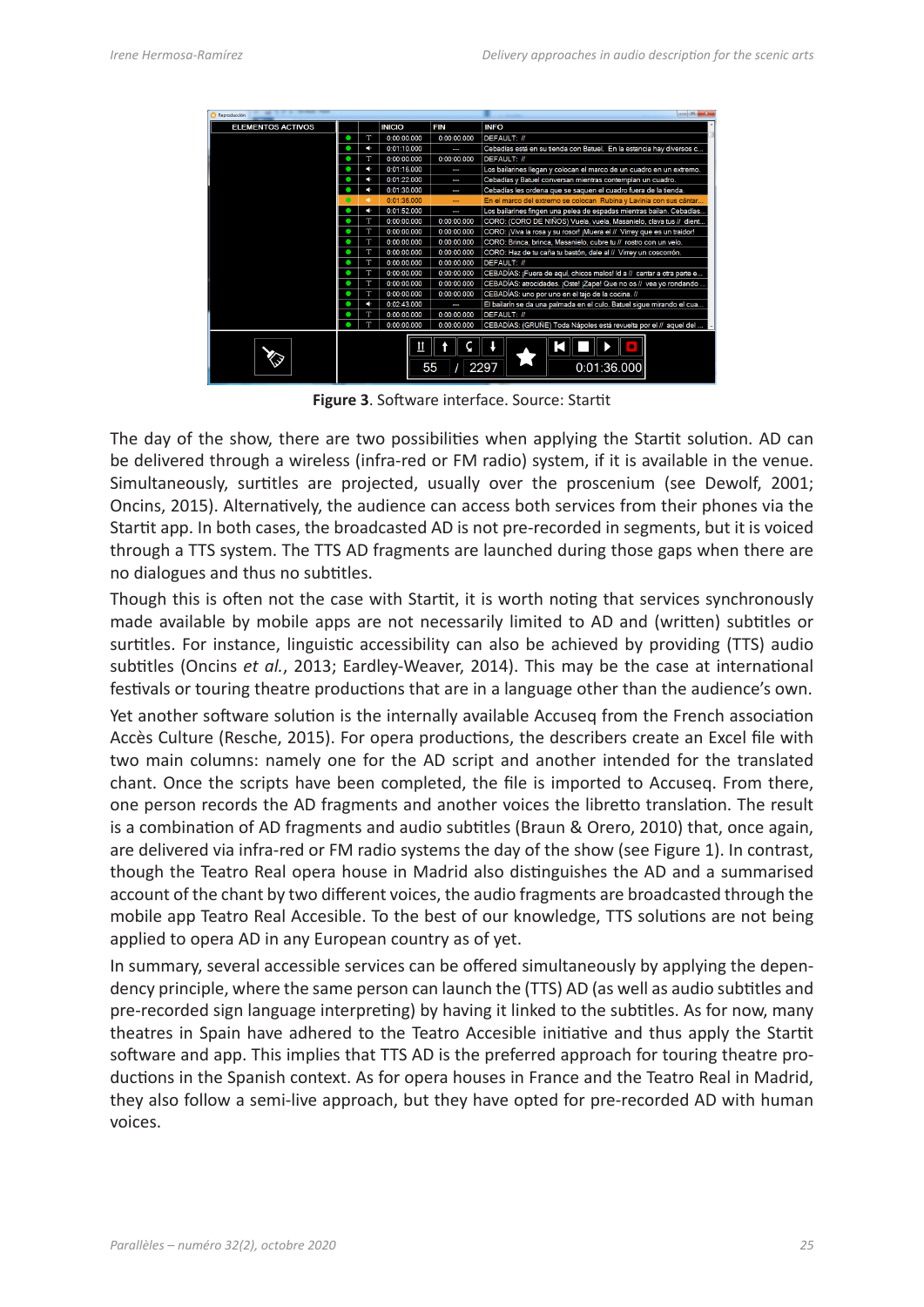# **6. Automation**

As in other fields within Translation Studies, the possibility of automating AD has been met with great interest. Proposals to automate AD range from the potential of machine translating and post-editing AD scripts (Fernández-Torné & Matamala, 2016) to creating machine-generated AD (Rohrbach *et al*., 2017; Braun & Starr, 2019). In this section, three exploratory proposals towards AD automation will be synthesised and advantages and challenges for this approach will be put forward.

For the purposes of this article, automation in our scenic arts context implies the launch of AD fragments – be they pre-recorded or TTS – without human interaction. That is to say, there is no need for a technician to manually cue these fragments for every performance. In the Spanish context, the most recent proposal which has taken a step further towards automation has been developed by the research group SoftLab from the Carlos III University in Madrid<sup>5</sup>. Their app Stage-sync combines deep-learning strategies with audio and image-processing techniques in order to synchronise the pre-prepared AD, subtitles and sign language interpreting to the pace of the play. The foundation of the system is that it automatically keeps with the rhythm of the performance and is therefore able to launch the fragments of the accessibility elements synchronously, without human interaction. As of now, Stage-Sync has been applied to the touring musical show The Addams Family.

Yet a different pre-recorded method leaning towards automation is the one proposed by the ACB guidelines (Snyder, 2010, p. 24), with AD fragments being cued not by a technician or the audio describer, but through the lighting of the show. According to this document, this approach has only been put into practice in pilot cases and it does not foresee full automation: "Ideally, a describer monitors the use of these systems so that variations from the original described performance can be incorporated at any particular performance" (Snyder, 2010, p. 24). In short, the lighting of the show is a plausible option to trigger the AD and other accessible services, though further testing regarding user acceptability would be advisable.

More recently, also in the United States context, researchers at New York University are working on a system that utilises reference audio recording from previous performances and an online time warping algorithm to automatically synchronise the AD with the pace of the production (Vander Wilt & Farbood, 2019). As in the case of the SoftLab research group, they have tested their system in a musical theatre production and their results so far show an accuracy of 79-86% within two seconds of the occurring event (Vander Wilt & Farbood, 2019, p. 108). The researchers have also opted for a mobile app for end users to broadcast the AD and thus avoid installation of wireless technical equipment in theatre venues.

Moving on to the advantages and challenges for this approach, the main assets of automated AD are similar to those featured in the semi-live approach: repeatability, reduction in costs, and therefore wider availability. Besides them, the automated approach can be applied in virtually any venue and for every performance as long as it operates through an accessible mobile application, or the venue provides a wireless system. In the first case, there is no need for venues to purchase or install any equipment, as the audience is the one equipped with the app. However, as it is a novel approach, it is again unclear how this technology would respond to highly varying productions. Further runs would have to be conducted to test quality issues such as synchrony in order to boost or replicate this system. Furthermore, both the Stage-Sync app in the Spanish context and the system developed by Vander Wilt and Farbood have

<sup>5</sup> <http://softlabweb.softlab.uc3m.es/softlab/What.html>. Retrieved September 23, 2019.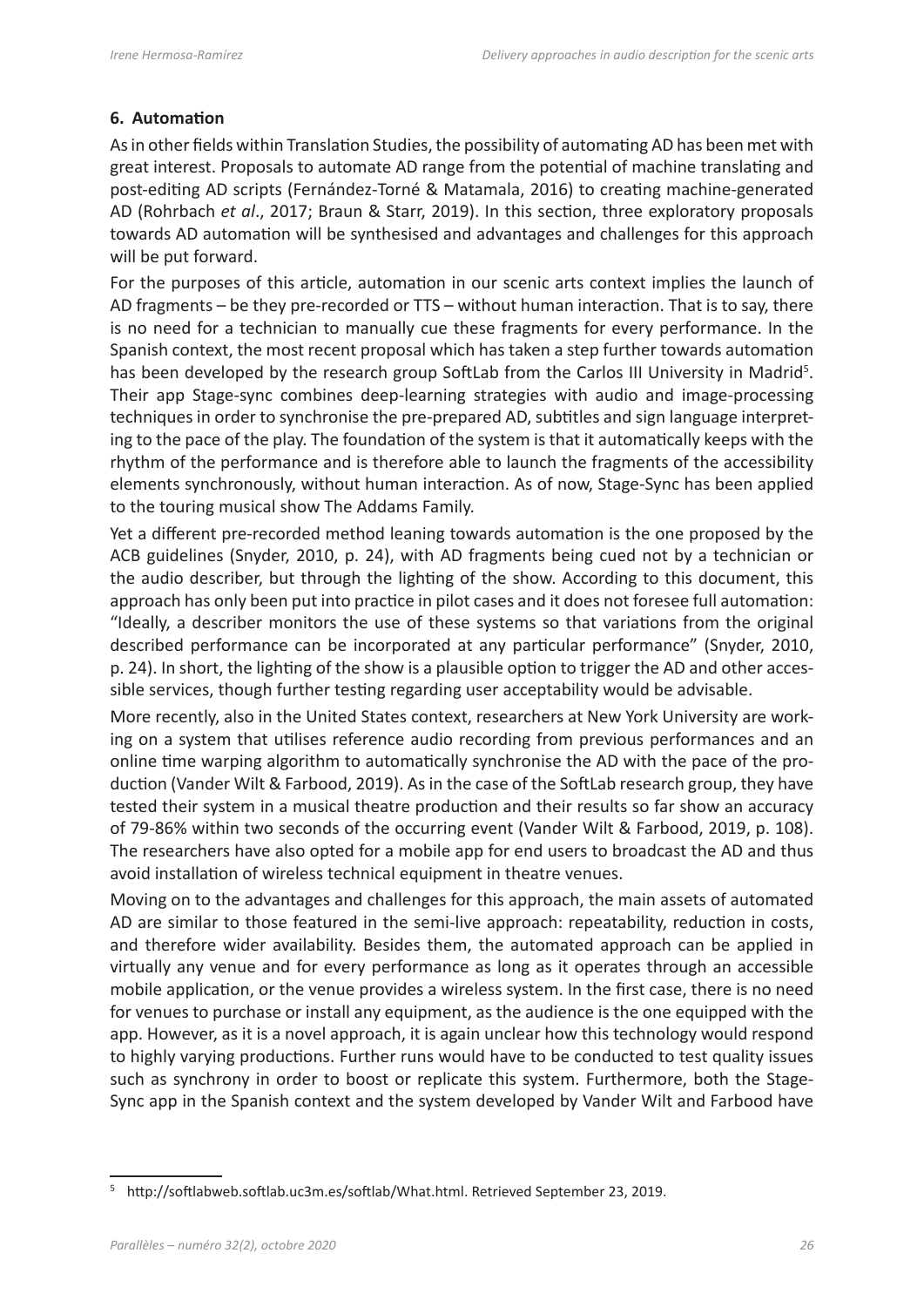been applied specifically to musical theatre productions, other genres still need to be further tested. For the time being, this approach is in its infancy and further validation by end users is required.

#### **7. Taking stock: a tentative comparison**

Throughout sections 2, 3 and 4, the most salient advantages and challenges for each approach have been discussed. In Table 1, these arguments are gathered and synthesised in order for them to be discussed with blind and visually impaired users in a future preference study.

|            |                                                            |         | Semi-live AD        |               |                           |
|------------|------------------------------------------------------------|---------|---------------------|---------------|---------------------------|
|            |                                                            | Live AD | Pre-<br>recorded AD | <b>TTS AD</b> | Automated<br>(TTS) AD     |
| Advantages | Ability to adapt to<br>unforeseen events                   | X       |                     |               | Sometimes                 |
|            | Vocal sympathy with<br>the tone of the play<br>and prosody | X       | X                   |               |                           |
|            | Repeatability                                              |         | X                   | X             | $\boldsymbol{\mathsf{x}}$ |
|            | Cost-effectiveness                                         |         | X                   | X             | X                         |
| Challenges | Recording and vocal<br>faults                              | X       |                     |               |                           |
|            | Necessary equipment<br>in theatre venues                   | X       | Sometimes           | Sometimes     |                           |

**Table 1**. Advantages and challenges of the discussed delivery approaches

Considering the advantages first, the ability to adapt the AD script to unforeseen events both inside and outside the stage was – and in most productions and venues still is – exclusive to the live delivery approach. Unforeseen events can range from an actor forgetting their lines or choosing to ad-lib to an emergency in the audience. With automated TTS AD, it may also be possible to recognise skipped segments and for the system to resume the action, and alert messages can be pre-recorded and broadcasted. More specifically, the question of whether automated AD could work for highly varying productions does remain open to more trials. As for the second major advantage of live AD: vocal sympathy with the tone of the play (Cabeza-Cáceres, 2013), it can equally be achieved or even improved by pre-recording AD, as the same fragment can be taped several times and the audio enhanced until satisfactory.

In the case of semi-live and automated AD, the advantages are in line with the quest for wider availability. Pre-recorded or TTS AD (and automatically synchronised AD, should this approach become widespread), can ensure repeatability and thus wider accessibility for touring productions. Yet, to date, AD is usually limited to one or two performances per run, no matter whether it is live or follows a pre-recorded approach. Repeatable approaches could potentially enable accessibility any day of the performance, though, at this stage, this is a mere theoretical statement and does not reflect today's reality, namely in Spanish venues. In the same line, cost reduction is a compelling argument for venues and funding institutions alike.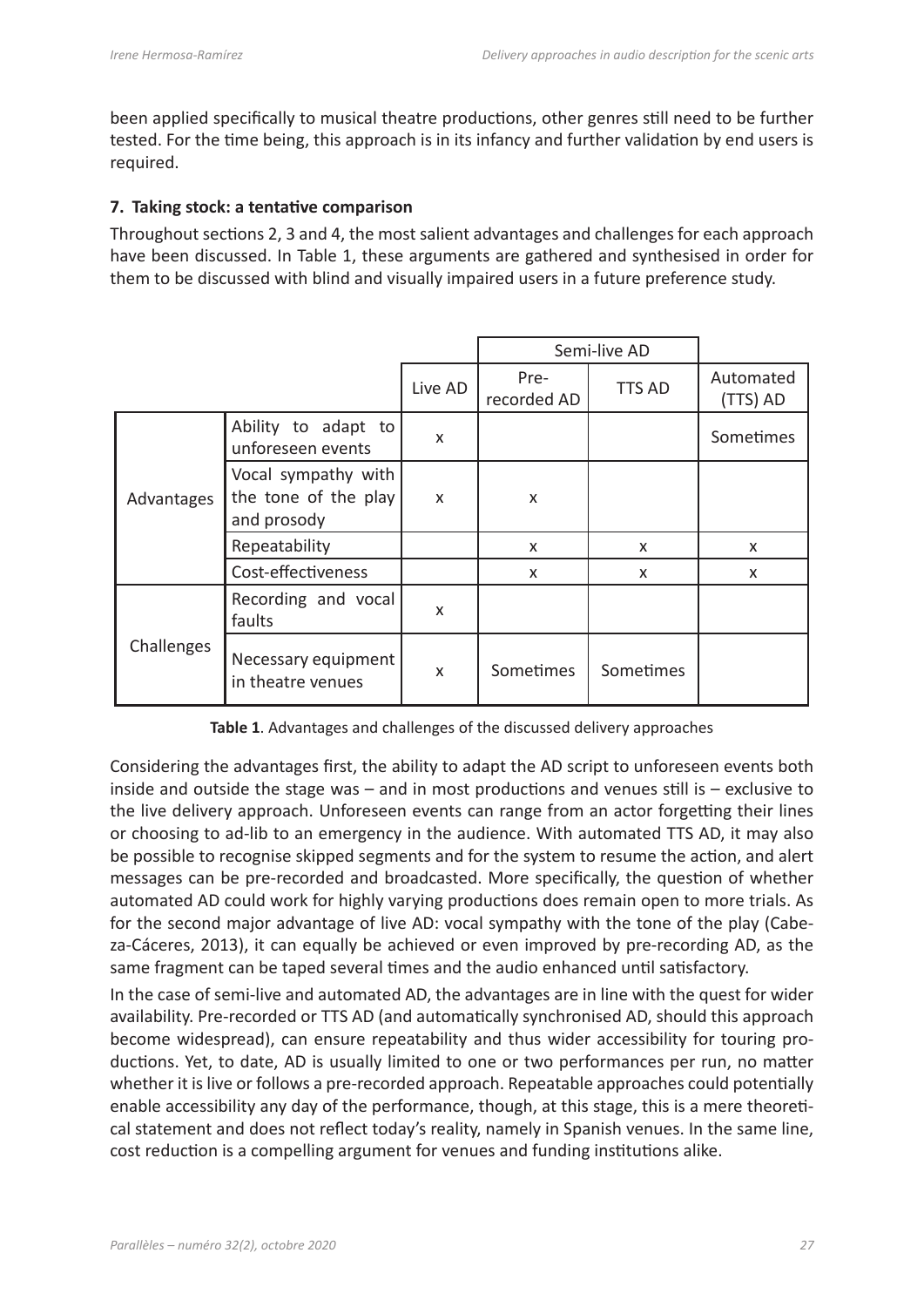As a drawback for live AD – perhaps to be countered by the ability to adapt to unforeseen events – audio describers and live voice talents might incur in the vocal faults proposed by Fryer (2019a), summarised in section 2. This is not the case in pre-recorded AD and well-made TTS AD: the AD script should phonetically adapt certain words in their written form so that the synthetic voices can produce them, an example being a foreign proper noun. As of today, it must be noted that nuances in intonation are still not as refined neither in TTS AD nor in automated TTS AD.

As for the necessary wireless equipment to be distributed, live AD is often delivered through a radio or infrared system, which can be too costly for some venues. Alternatively, apps such as Startit, Teatro Real Accesible or Oncins *et al*.'s Universal Accessibility System (2013) allow users to control and interact with the accessible services autonomously through their own mobile phones. In this case, venues still have to make sure that the Internet connection at their premises is stable enough for a large audience, or they have to provide a reliable and robust Wi-Fi signal (Orero *et al*., 2019, p. 253).

This classification is, in itself, a starting point that is yet to be tested with audiences with sight loss. It would therefore be worth conducting a user-centered study in order to identify and amend inherent quality, comprehension and engagement issues (Fryer & Freeman, 2014) with each approach. For instance, a reception study devoted to differences in quality between live and pre-recorded AD would provide tangible proof of which approach is more precise.

#### **8. Conclusions**

This paper has tackled the scenic arts AD framework from a largely technical perspective. Noting that the illustrated guidelines mainly presuppose that AD for the performing arts is voiced live, an updated framework has been provided on current delivery approaches. In this sense, even though semi-live AD has only recently started being proposed as an alternative by scholars (Snyder, 2010; Oncins *et al.*, 2013; Eardley-Weaver, 2014; Di Giovanni, 2018), both pre-recorded and TTS AD are already increasingly widespread approaches for the scenic arts in countries like France, Spain and the UK.

Advantages and challenges of live, semi-live, and automated AD for the scenic arts have thus been outlined. Further research would have to be conducted in terms of which genre amongst the scenic arts would benefit the most from a live approach, a priori the less cost-effective approach. Again, it is reasonable to assume that unique performances, such as an opera production that does not go on tour, or festival productions would be the most ideal candidates for this approach. Nonetheless, our intention here is not to advocate for one option or the other (Szarkowska, 2011). Rather, different productions have contrasting characteristics that would be best suited to one of the delivery approaches. Understandably, the aim here is to foster accessibility measures and improve AD availability. In summary, our argument is to promote closer communication between all stakeholders.

Specifically, the outlook for TTS AD has proved to be positive so far (Szarkowska, 2011; Fernández-Torné & Matamala, 2015; Matamala, 2016; Walczak & Fryer, 2018). Yet, even though TTS AD has been tested with younger users (Walczak & Szarkowska, 2012), other audiences and genres are yet to be targeted. Older adults and the elderly constitute the principal audience of certain scenic arts such as opera, and their preferences need to be equally addressed. More specifically, TTS AD has been tested specifically within the filmic genre and not so much in the scenic arts context, where we might see some differences in acceptability and preferences.

On another note, universal software solutions that combine accessibility measures such as audio subtitles, subtitles and AD – like Startit, Stage-sync or Oncins *et al*.'s proposal (2013) –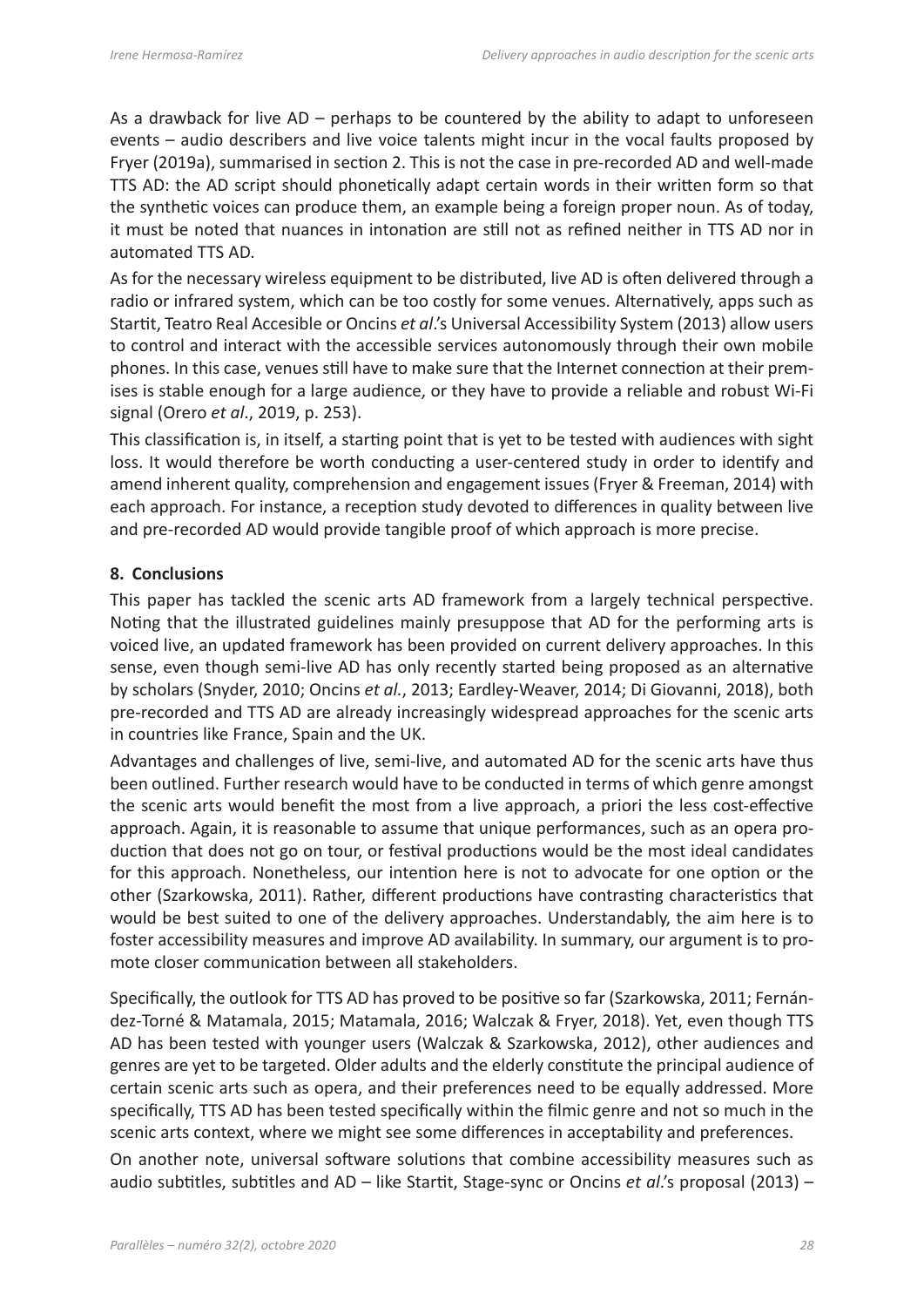are already a reality for many venues that otherwise may not be able to afford a live delivery approach, or that are unable to install wireless (infra-red or FM radio) systems. Nonetheless, it cannot be overlooked that all the delivery approaches that this article has covered are still often an afterthought, deviating from the universal design principle (Udo & Fels 2010; Romero-Fresco, 2013). The alternative is that AD ought to be part of the production from the beginning of the creative process. From a delivery perspective, the patrons' preferences and the directors' standpoints are expected to be significant when deciding the most suitable approach for each production. Involving all stakeholders in the technological advances of AD for the scenic arts means taking a step forward towards wider availability and quality.

#### **9. References**

- AENOR. (2005). *Audiodescripción para personas con discapacidad visual. Requisitos para la audiodescripción y elaboración de audioguías*. (UNE 153020). AENOR.
- Braun, S. (2008). Audiodescription research: State of the art and beyond. *Translation Studies in the New Millenium, 6*, 14-30.
- Braun, S. & Orero, P. (2010). Audio description with audio subtitling an emergent modality of audiovisual localization. *Perspectives: Studies in Translatology, 18*(3), 173-188.
- Braun, S. & Starr, K. (2019). Finding the right words: Investigating machine-generated video description quality using a corpus-based approach. *Journal of Audiovisual Translation*, *2*(2), 11-35.
- Cabeza-Cáceres, C. (2010). Opera audio description at Barcelona's Liceu Theatre. In J. Díaz-Cintas, A. Matamala & J. Neves (Eds.), *New insights into audiovisual translation and media accessibility* (pp. 227-237). Rodopi.
- Cabeza-Cáceres, C. (2013). *Audiodescripció y recepció. Efecte de la velocitat de narració, l'entonació y l'explicitació en la comprensió fílmica* (Unpublished doctoral dissertation). Universitat Autònoma de Barcelona, Barcelona.
- Cabeza-Cáceres, C. & Matamala, A. (2008). La audiodescripción de ópera: una nueva propuesta. In A. Pérez-Ugena & R. Vizcaíno-Laorga (eds.), *ULISES. Hacia el desarrollo de tecnologías comunicativas para la igualdad de oportunidades* (pp. 95-106). Madrid: Observatorio de las Realidades Sociales y la Comunicación.
- Connell, B. R., Jones, M., Mace, R., Mullick, A., Ostroff, E., Sanford, J., Steinfeld, E., Story, M., & Vanderheiden, G. G. (1997, April 1). *The principles of universal design*. Retrieved from [https://projects.ncsu.edu/design/](https://projects.ncsu.edu/design/cud/about_ud/udprinciplestext.htm) [cud/about\\_ud/udprinciplestext.htm](https://projects.ncsu.edu/design/cud/about_ud/udprinciplestext.htm).
- Dewolf, L. (2001). Surtitling operas. With examples of translations from German into French and Dutch. In Y. Gambier & H. Gottlieb (Eds.), *(Multi)Media Translation. Concept, Practices, and Research* (pp. 179-188). John Benjamins.
- Di Giovanni, E. (2018). Audio description for live performances and audience participation. *The Journal of Specialised Translation, 29*, 189-211.
- Eardley-Weaver, S. (2010). Opening doors to opera: the strategies, challenges and general role of the translator. *InTRAlinea, 12*.
- Eardley-Weaver, S. (2014). *Lifting the curtain on opera translation and accessibility. Translating opera for audiences with varying sensory ability* (Unpublished doctoral dissertation). Durham University, Durham.
- Fernández-Torné, A. & Matamala, A. (2015). Text-to-speech versus human voiced audio description: A reception study in films dubbed into Catalan*. The Journal of Specialised Translation, 24*, 61-88.
- Fernández-Torné, A. & Matamala, A. (2016). Machine translation in audio description? Comparing creation, translation and post-editing efforts. *Skase*, *9*(1), 64-85.
- Fryer, L. (2016). *An introduction to audio description: A practical guide*. Routledge.
- Fryer, L. (2018). The independent audio describer is dead: long live audio description! *Journal of Audiovisual Translation, 1*(1), 170-186.
- Fryer, L. (2019a, March). A catalogue of errors: Lessons for students from professional audio description of live performances. Paper presented at ARSAD (Advanced Research Seminar on Audio Description).
- Fryer, L. (2019b). Quality assessment in audio description: lessons learned from interpreting. In E. Huertas-Barros, S. Vandepitte & E. Iglesias-Fernández (Eds.), *Quality assurance and assessment practices in translation and interpreting* (pp. 155-177). IGI Global.
- Fryer, L. & Freeman, J. (2014). Can you feel what I'm saying? The impact of verbal information on emotion elicitation and presence in people with a visual impairment. In A. Felnhofer & O. D. Kothgassner (Eds.), *Challenging Presence: Proceedings of the 15th International Conference on Presence* (pp. 99-107). Facultas.
- Fryer, L. & Romero-Fresco, P. (2014). Audiointroductions. In A. Maszerowska, A. Matamala & P. Orero (Eds.), *Audio description: New perspectives illustrated* (pp. 11-28). John Benjamins.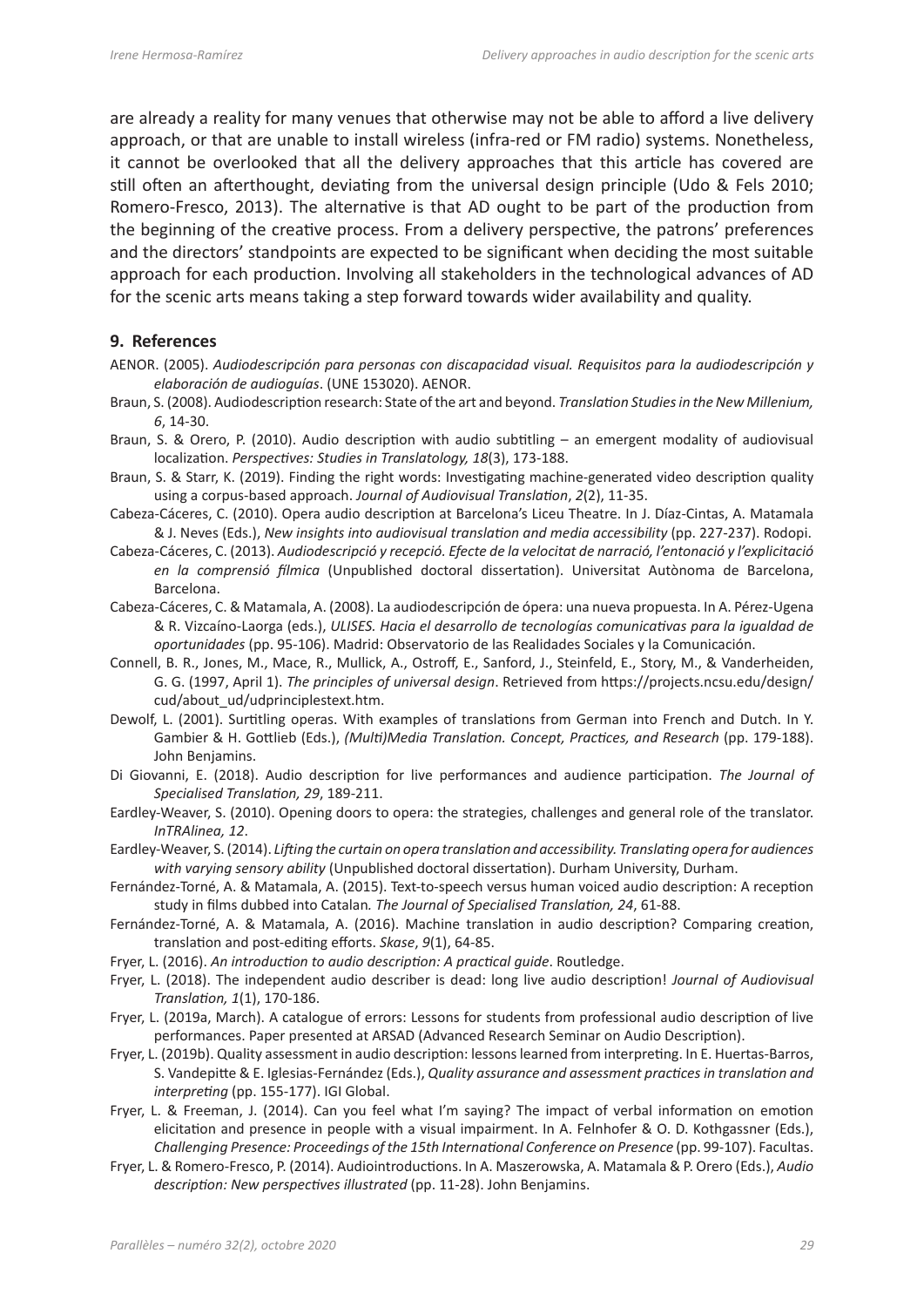Greco, G. M. (2018). The nature of accessibility studies. *Journal of Audiovisual Translation, 1*(1), 205-232.

- Hernández-Bartolomé, A. I. & Mendiluce-Cabrera, G. (2004). Audesc: Translating images into words for Spanish visually impaired people. *Meta, 49*(2), 264-277.
- Holland, A. (2009). Audio description in the theatre and the visual arts: Images into words. In J. Díaz Cintas & G. Anderman (Eds.), *Audiovisual Translation. Language Transfer on Screen* (pp. 170-185). Palgrave Macmillan.
- ITC. (2000). *ITC guidance on standards for audio description*. Retrieved March 31, 2020 from http:// audiodescription.co.uk/uploads/general/itcguide\_sds\_audio\_desc\_word3.pdf.
- Kurch, A. (2018). Produktionsprozesse der Hörgeschädigten-Untertitelungen und Audiodeskription: Potenziale teilautomatisierter Prozessbeschleunigung mittels (Sprach-)Technologien. In C. Maaß & I. Rink (Eds.), *Handbuch Barrierefreie Kommunikation* (pp. 437-454). Frank & Timme.
- Matamala, A. (2007). La audiodescripción en directo. In C. Jiménez (Ed.), *Traducción y accesibilidad: la subtitulación para sordos y la audiodescripción para ciegos* (pp. 121-132). Peter Lang.
- Matamala, A. (2016). The ALST project: Technologies for audio description. In A. Matamala & P. Orero (Eds.), *Researching audio description: New approaches* (pp. 269-284). Palgrave MacMillan.
- Matamala, A. & Orero, P. (2007). Accessible opera in Catalan: Opera for all. In J. Díaz Cintas, P. Orero & A. Remael (Eds.), *Media for all. Subtitling for the deaf, audio description and sign language* (pp. 201-214). Rodopi.
- Matamala, A. & Orero, P. (2013). Standarising audio description. *Italian Journal of Special Education for Inclusion, 1*, 149-155.
- Mateo, M. (2002). Los sobretítulos de ópera: dimensión técnica, textual, social e ideológica. In J. Sanderson (Ed.), *Traductores para todo. Actas de las III Jornadas de doblaje y subtitulación* (pp. 51-73). Alicante: Universidad de Alicante.
- Navarrete, F. J. (1997). Aplicación al teatro del sistema AUDESC. *Integración: Revista sobre ceguera y deficiencia visual, 24,* 26-29.
- O'Brien, S. (2012). Translation as human–computer interaction. *Translation Spaces*, *1*, 101-122.
- Oncins, E. (2015). The tyranny of the tool: Surtitling live performances. *Perspectives: Studies in Translatology, 23*(1), 42-61.
- Oncins, E., Lopes, O., Orero, P., Serrano, P. & Carrabina, J. (2013). All together now: A multi-language and multisystem mobile application to make living performing arts accessible. *The Journal of Specialised Translation, 20*, 147-164.
- Orero, P. (2005). Audio description: Professional recognition, practice and standards in Spain. *Translation Watch Quarterly, 1*, 7-18.
- Orero, P. (2007). Audio subtitling: A possible solution for opera accessibility in Catalonia. *TradTerm, 13*, 135-149.
- Orero, P., Bestard, J., Edo, M., Iturregui-Gallardo, G., Matamala, A. & Permuy Hércules de Solás, I. (2019). La ópera accesible del siglo XXI: nuevos servicios, nuevas posibilidades. *TRANS. Revista de Traductología*, *23*, 245-256.
- Orero, P. & Matamala, A. (2007). Accessible opera: Overcoming linguistic and sensorial barriers. *Perspectives: Studies in Translatology, 15*(4), 262-277.
- Pfanstiehl, M. & Pfanstiehl, C. (1985). The play's the thing. *British Journal of Visual Impairment, 3,* 91-92.
- Puigdomènech, L., Matamala, A. & Orero, P. (2008). The making of a protocol for opera audio description. In L. Pegenaute, J. DeCesaris, M. Tricás & E. Bernal (Eds.), *Actas del III Congreso AIETI. La traducción del futuro. Mediación lingüística y cultura en el siglo XXI* (pp. 381-392). Universidad Pompeu Fabra.
- Remael, A., Reviers, N. & Vandekerckhove, R. (2016). From Translation Studies and Audiovisual Translation to Media Accessibility: Some research trends. *Target, 28*(2), 248-260.
- Remael, A., Reviers, N. & Vercauteren, G. (2015). *Pictures painted in words. ADLAB audio description guidelines*. EUT.
- Resche, S. (2015). Un système d'audiodescription d'opéra pour public de mal- et non-voyants. *Ligeia, 141-144*(2), 212-221.
- Rohrbach, A., Torabi, A., Rohrbach, M., Tandon, N., Pal, C., Larochelle, H., Courville, A. & Schiele, B. (2017). Movie description. *International Journal of Computer Vision*, *123*, 94-120.
- Romero-Fresco, P. (2013). Accessible Filmmaking: Joining the dots between audiovisual translation, accessibility and filmmaking. *The Journal of Specialised Translation, 20*, 201-223.
- Roofthooft, H., Remael, A. & Van den Dries, L. (2018). Audio description for (postdramatic) theatre. Preparing the stage. *The Journal of Specialised Translation, 30*, 232-248.
- Snyder, J. (2010). *Audio description guidelines and best practices*. Retrieved September 1, 2019, from [http://](http://www.acb.org/adp/ad.html) [www.acb.org/adp/ad.html](http://www.acb.org/adp/ad.html).
- Szarkowska, A. (2011). Text-to-speech audio description: towards wider availability of AD. *The Journal of Specialised Translation, 15*, 142-162.
- Törnqvist, E. (1991). *El teatro en otra lengua y otro medio* (M. Mateo, Trans.). Arco.